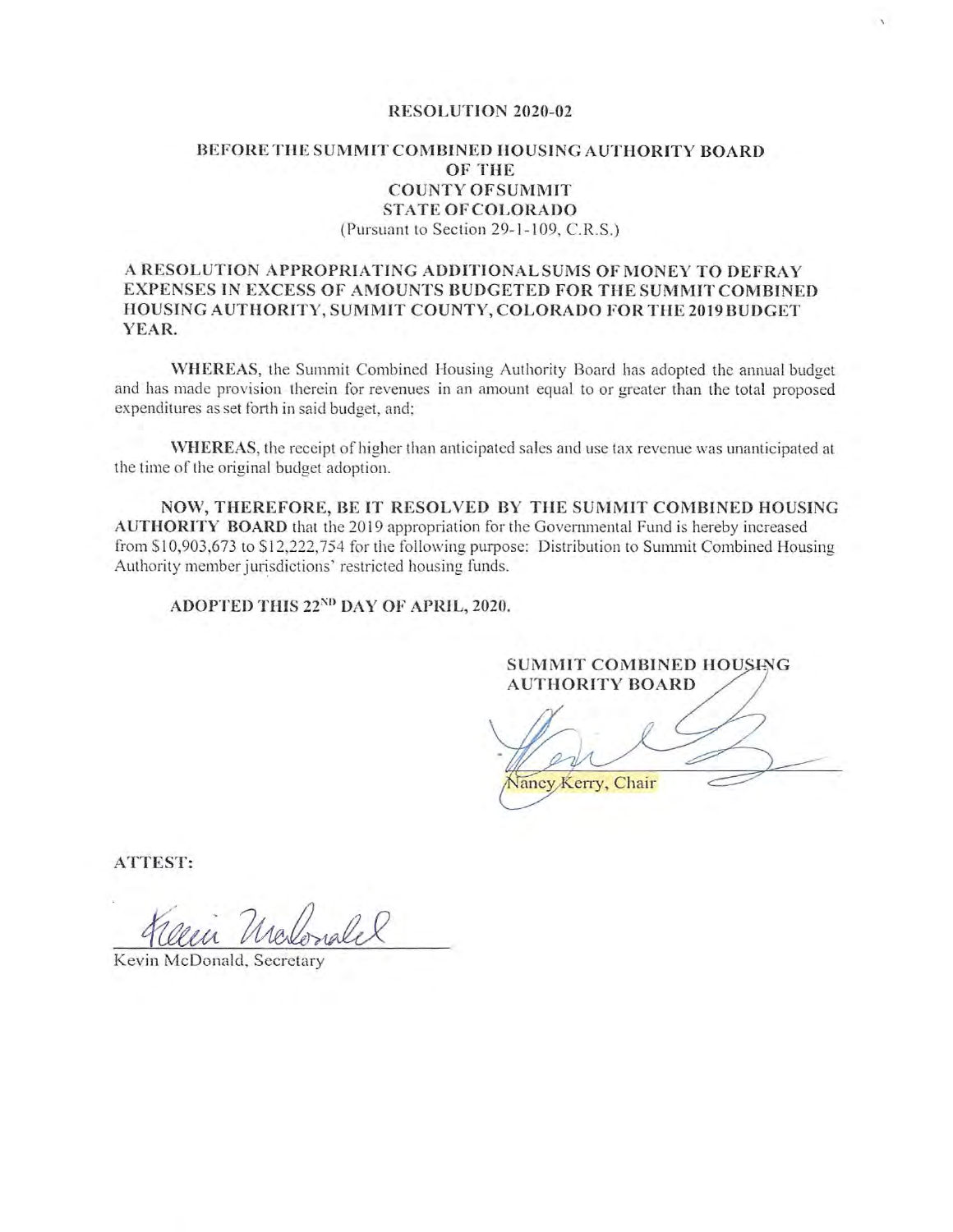# **Summit Combined Housing Authority 1988 1998 1999 1999 1999 1999 1999 1999 1999 1999 1999 1999 1999 1999 1999 1999 1999 1999 1999 1999 1999 1999 1999 1999 1999 1999 199 2019 Budget Accrual Basis Accrual Basis**

|                                                                     | 2017 Actuals<br>(Audited) | 2018 Actuals<br>(Audited) | 2019 Budget-<br>Original<br>(Approved) | 2019 Budget-<br>Amended<br>(Approved) |
|---------------------------------------------------------------------|---------------------------|---------------------------|----------------------------------------|---------------------------------------|
| <b>Ordinary Income/Expense</b>                                      |                           |                           |                                        |                                       |
| Income                                                              |                           |                           |                                        |                                       |
| 1-Loan Activity Revenue                                             |                           |                           |                                        |                                       |
| <b>DOH Admin Fees</b>                                               | 24,500.00                 | 21,000.00                 | 17,500.00                              | 17,500.00                             |
| <b>Loan Processing Fees</b>                                         | 6,058.00                  | 5,746.00                  | 4,662.00                               | 4,662.00                              |
| <b>REH Admin Fees</b>                                               |                           |                           |                                        |                                       |
| <b>Total 1-Loan Activity Revenue</b>                                | 30,558.00                 | 26,746.00                 | 22,162.00                              | 22,162.00                             |
| 2-Real Estate Activity Revenue                                      |                           |                           |                                        |                                       |
| <b>New Development Commissions</b>                                  |                           |                           |                                        |                                       |
| <b>Blue 52 Closing Fees</b>                                         | 1,000.00                  | 7,600.00                  | 0.00                                   | 0.00                                  |
| <b>Copper Point Commissions</b>                                     | 71,247.42                 |                           |                                        |                                       |
| <b>Sail Lofts Commissions</b>                                       |                           |                           | 11,106.54                              | 11,106.54                             |
| <b>Smith Ranch Commissions</b>                                      |                           |                           | 417,605.07                             | 417,605.07                            |
| <b>West Hills Commissions</b>                                       |                           | 42,216.03                 | 124,963.20                             | 124,963.20                            |
| <b>Total New Development Commissions</b>                            | 72,247.42                 | 49,816.03                 | 553,674.81                             | 553,674.81                            |
| <b>New Development Housing Applica</b><br><b>Non-Residence Fees</b> | 2,940.00                  | 7,755.00                  | 157.50                                 | 157.50                                |
| <b>Buck Ridge</b>                                                   | 5,750.00                  | 0.00                      | 0.00                                   | 0.00                                  |
| <b>Villas at Swan's Nest</b>                                        | 34,815.83                 | 29,403.00                 | 19,305.50                              | 19,305.50                             |
| Non-Residence Fees - Other                                          |                           |                           |                                        |                                       |
| <b>Total Non-Residence Fees</b>                                     | 40,565.83                 | 29,403.00                 | 19,305.50                              | 19,305.50                             |
| <b>Resale Commissions</b>                                           | 3,178.56                  | 7,003.16                  | 36,000.00                              | 36,000.00                             |
| <b>Website Advertising</b>                                          | 1,000.00                  | 1,366.66                  | 0.00                                   | 0.00                                  |
| <b>Total 2-Real Estate Activity Revenue</b>                         | 119,931.81                | 95,343.85                 | 609,137.81                             | 609,137.81                            |
| 3-Prop Management & Rentals Inc                                     |                           |                           |                                        |                                       |
| <b>Property Management Fees</b>                                     | 4,590.00                  | 5,400.00                  | 5,400.00                               | 5,400.00                              |
| <b>Tenant Screening Fees</b>                                        |                           | 0.00                      | 0.00                                   | 0.00                                  |
| Town of Breck Rental Inc-Restri                                     |                           |                           |                                        |                                       |
| <b>Rental Application Fees</b>                                      |                           | 50.00                     |                                        |                                       |
| <b>Town of Breck Rental Income</b>                                  |                           | 49,368.22                 | 36,000.00                              | 36,000.00                             |
| <b>Total Town of Breck Rental Inc-Restri</b>                        | 0.00                      | 49,418.22                 | 36,000.00                              | 36,000.00                             |
| <b>Total 3-Prop Management &amp; Rentals Inc.</b>                   | 4,590.00                  | 54,818.22                 | 41,400.00                              | 41,400.00                             |
| 4-Education & Community Svc Rev                                     |                           |                           |                                        |                                       |
| <b>Homebuyer Class Reimbursements</b>                               | 11,677.00                 | 8,296.00                  | 8,158.88                               | 8,158.88                              |
| <b>Homebuyer Education Grants</b>                                   |                           | 935.46                    |                                        |                                       |
| <b>Total 4-Education &amp; Community Svc Rev</b>                    | 11,677.00                 | 9,231.46                  | 8,158.88                               | 8,158.88                              |
| <b>5-Clearing House Reimbursements</b>                              |                           |                           |                                        |                                       |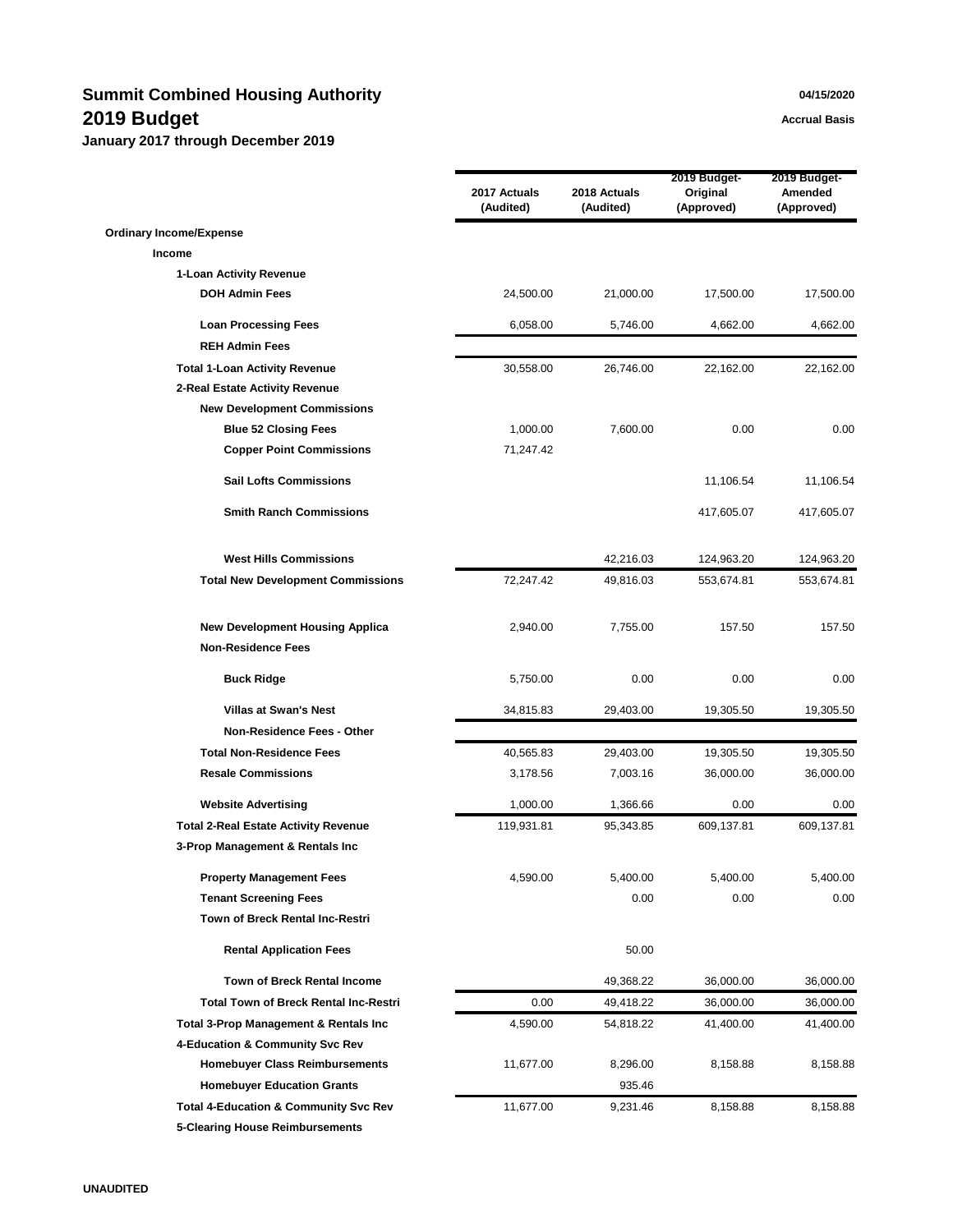## **Summit Combined Housing Authority 04/15/2020 2019 Budget Accrual Basis Accrual Basis**

|                                              | 2017 Actuals<br>(Audited) | 2018 Actuals<br>(Audited) | 2019 Budget-<br>Original<br>(Approved) | 2019 Budget-<br>Amended<br>(Approved) |
|----------------------------------------------|---------------------------|---------------------------|----------------------------------------|---------------------------------------|
| <b>Clear Creek Admin</b>                     | 1,442.40                  |                           |                                        |                                       |
| <b>Clearing House Activities</b>             |                           |                           |                                        |                                       |
| <b>Summit County</b>                         | 4,442.50                  | 4,602.00                  | 2,610.00                               | 2,610.00                              |
| <b>Town of Breckenridge</b>                  | 15,572.50                 | 14,422.00                 | 5,182.50                               | 5,182.50                              |
| <b>Town of Dillon</b>                        |                           | 412.00                    | 427.50                                 | 427.50                                |
| <b>Town of Frisco</b>                        | 3,025.00                  | 3,447.00                  | 3,037.50                               | 3,037.50                              |
| <b>Town of Silverthorne</b>                  | 620.00                    | 6,197.00                  | 1,335.00                               | 1,335.00                              |
| <b>Total Clearing House Activities</b>       | 23,660.00                 | 29,080.00                 | 12,592.50                              | 12,592.50                             |
| <b>Deed Monitoring</b>                       |                           |                           |                                        |                                       |
| <b>Summit County</b>                         | 360.00                    | 908.00                    | 9,185.00                               | 9,185.00                              |
| <b>Town of Breckenridge</b>                  | 360.00                    | 1,045.00                  | 8,140.00                               | 8,140.00                              |
| <b>Town of Dillon</b>                        |                           |                           | 165.00                                 | 165.00                                |
| <b>Town of Frisco</b>                        | 360.00                    | 453.75                    | 2,915.00                               | 2,915.00                              |
| <b>Town of Silverthorne</b>                  |                           | 165.00                    | 2,035.00                               | 2,035.00                              |
| <b>Total Deed Monitoring</b>                 | 1,080.00                  | 2,571.75                  | 22,440.00                              | 22,440.00                             |
| <b>Total 5-Clearing House Reimbursements</b> | 26,182.40                 | 31,651.75                 | 35,032.50                              | 35,032.50                             |
| <b>6-Misc Revenue</b>                        |                           |                           |                                        |                                       |
| <b>Gain on Asset Sale</b>                    | 3,000.00                  |                           |                                        |                                       |
| <b>Interest Revenue</b>                      |                           |                           |                                        |                                       |
| <b>Bank-Ophir</b>                            | 18.21                     | 18.21                     | 18.14                                  | 18.14                                 |
| Bank-SCHA                                    | 422.64                    | 425.28                    | 428.18                                 | 428.18                                |
| <b>Total Interest Revenue</b>                | 440.85                    | 443.49                    | 446.31                                 | 446.31                                |
| <b>Total 6-Misc Revenue</b>                  | 3,440.85                  | 443.49                    | 446.31                                 | 446.31                                |
| <b>Total Income</b>                          | 196,380.06                | 218,234.77                | 716,337.50                             | 716,337.50                            |
| <b>Gross Profit</b>                          | 196,380.06                | 218,234.77                | 716,337.50                             | 716,337.50                            |
| <b>Expense</b>                               |                           |                           |                                        |                                       |
| 1-Loan Activity Expenses                     |                           |                           |                                        |                                       |
| <b>Loan Accounting Expense</b>               | 11,272.50                 | 7,616.25                  | 8,122.37                               | 8,122.37                              |
| <b>Loan Admin-Servicing Expense</b>          | 1,541.03                  | 2,000.41                  | 1,411.00                               | 1,411.00                              |
| Loan Legal Ads                               |                           | 80.31                     |                                        |                                       |
| Loan Legal Expense                           | 26.77                     | 6.56                      | 0.00                                   | 0.00                                  |
| <b>Loan Payroll Expense</b>                  | 39,608.53                 | 36,722.57                 | 31,954.03                              | 31,954.03                             |
| <b>Loan Software Expense</b>                 | 200.00                    | 285.00                    | 285.00                                 | 285.00                                |
| <b>Total 1-Loan Activity Expenses</b>        | 52,648.83                 | 46,711.10                 | 41,772.40                              | 41,772.40                             |
| 2-Real Estate Activity Expenses              |                           |                           |                                        |                                       |
| <b>RE Accounting Expense</b>                 | 191.25                    | 416.25                    | 580.17                                 | 580.17                                |
| <b>RE Admin Expenses</b>                     | 140.99                    |                           | 2,650.00                               | 2,650.00                              |
| <b>RE Advertising Expense</b>                | 131.50                    | 389.36                    | 5,000.00                               | 5,000.00                              |
| <b>RE Continuing Education Expense</b>       |                           | 321.30                    | 8,100.00                               | 8,100.00                              |
| <b>RE Development Payroll Expense</b>        | 9,068.52                  | 13,188.29                 | 21,302.69                              | 21,302.69                             |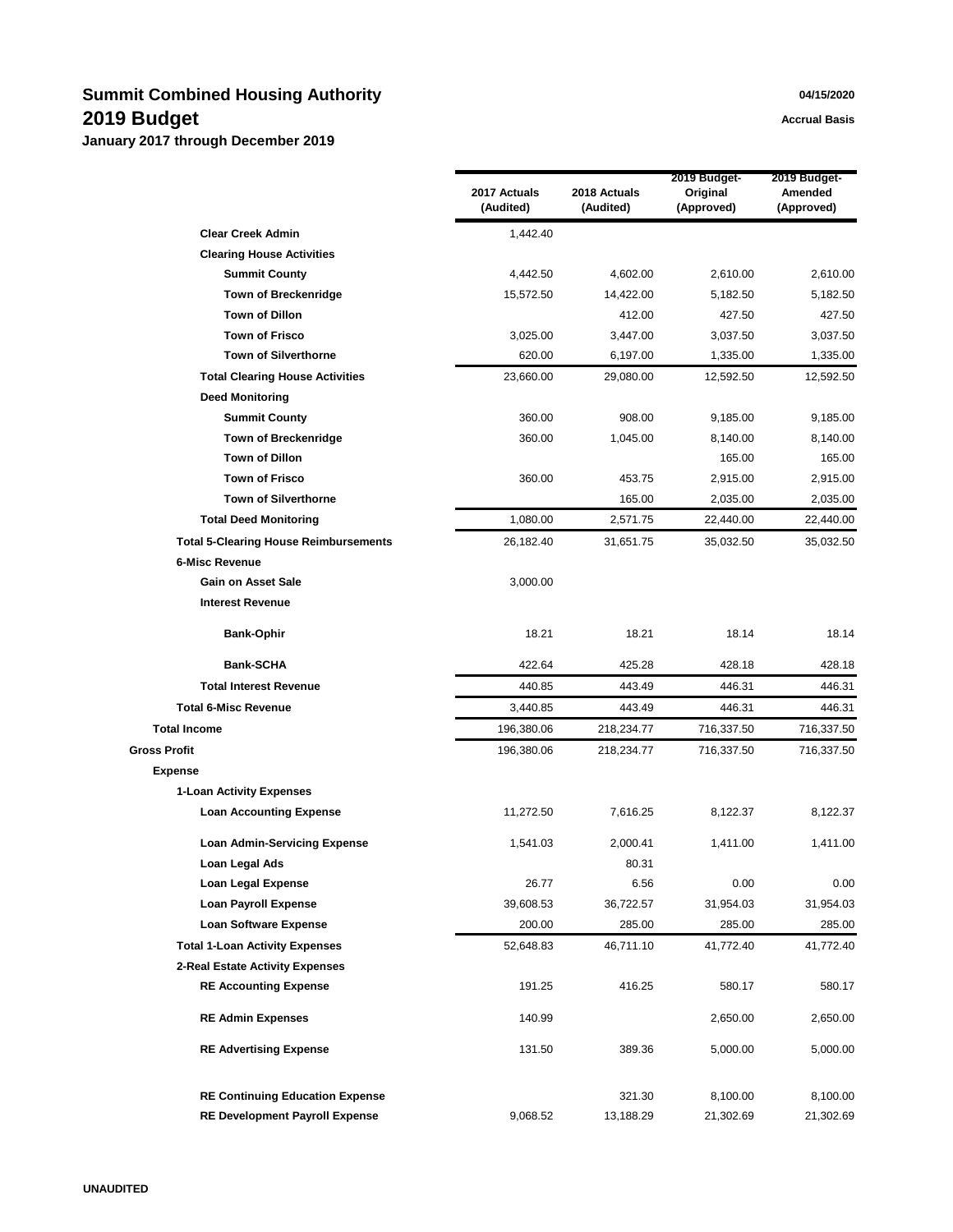## **Summit Combined Housing Authority 04/15/2020 2019 Budget Accrual Basis Accrual Basis**

|                                                  | 2017 Actuals<br>(Audited) | 2018 Actuals<br>(Audited) | 2019 Budget-<br>Original<br>(Approved) | 2019 Budget-<br>Amended<br>(Approved) |
|--------------------------------------------------|---------------------------|---------------------------|----------------------------------------|---------------------------------------|
| <b>RE Dues &amp; Meetings Expense</b>            | 39.66                     | 100.87                    | 300.00                                 | 300.00                                |
| <b>RE Legal Expense</b>                          |                           |                           | 2,000.00                               | 2,000.00                              |
| <b>RE Payroll Expense</b>                        | 31,850.22                 | 36,545.86                 | 42,605.38                              | 42,605.38                             |
| <b>RE Program Grants</b>                         |                           |                           |                                        |                                       |
| <b>RE RFP</b>                                    |                           |                           | 90,000.00                              | 90,000.00                             |
| <b>RE Software Expense</b>                       |                           | 764.00                    | 696.00                                 | 696.00                                |
| <b>Total 2-Real Estate Activity Expenses</b>     | 41,422.14                 | 51,725.93                 | 173,234.24                             | 173,234.24                            |
| 3-Prop Management & Rentals Exp                  |                           |                           |                                        |                                       |
| <b>PM Accounting Expense</b>                     |                           | 447.30                    | 641.76                                 | 641.76                                |
| <b>PM Admin-Screening Expense</b>                |                           | 0.00                      | 0.00                                   | 0.00                                  |
| <b>PM Insurance Expense</b>                      |                           | 0.00                      | 0.00                                   | 0.00                                  |
| <b>PM Legal Expense</b>                          |                           | 0.00                      | 0.00                                   | 0.00                                  |
| <b>PM Admin-Screening Expense</b>                |                           | 100.00                    |                                        |                                       |
| <b>PM Payroll Expense</b>                        | 3,914.55                  | 175.35                    | 213.03                                 | 213.03                                |
| Town of Breck Rental Exp-Restri                  |                           |                           |                                        |                                       |
| <b>Town of Breck HOA Dues</b>                    |                           | 11,230.01                 | 12,360.00                              | 12,360.00                             |
| <b>Town of Breck PM Fees</b>                     |                           | 5,130.00                  | 5,400.00                               | 5,400.00                              |
| Town of Breck R&M                                |                           | 1,302.30                  | 727.81                                 | 727.81                                |
| <b>Total Town of Breck Rental Exp-Restri</b>     | 0.00                      | 17,662.31                 | 18,487.81                              | 18,487.81                             |
| <b>Total 3-Prop Management &amp; Rentals Exp</b> | 3,914.55                  | 18,384.96                 | 19,342.60                              | 19,342.60                             |
| 4-Education & Community Svc Exp                  |                           |                           |                                        |                                       |
| <b>Education &amp; Comm Svc Acct Exp</b>         | 11.25                     | 1,541.25                  | 401.66                                 | 401.66                                |
| <b>Education &amp; Comm Svc Payroll Ex</b>       | 10,513.74                 | 8,088.65                  | 14,911.88                              | 14,911.88                             |
| <b>Homebuyer Class Expense</b>                   | 716.46                    | 683.58                    | 876.43                                 | 876.43                                |
| <b>Other Class Expense</b>                       |                           | 0.00                      | 0.00                                   | 0.00                                  |
| <b>Rental Class Expense</b>                      |                           | 33.06                     | 33.06                                  | 33.06                                 |
| <b>Total 4-Education &amp; Community Svc Exp</b> | 11,241.45                 | 10,346.54                 | 16,223.03                              | 16,223.03                             |
| <b>5-Clearing House Expenses</b>                 |                           |                           |                                        |                                       |
| <b>Clearing House Acct Expense</b>               | 1,226.25                  | 9,472.50                  | 10,130.64                              | 10,130.64                             |
| <b>Clearing House Admin Expense</b>              |                           | 116.31                    | 57.50                                  | 57.50                                 |
| <b>Clearing House Legal Expense</b>              |                           | 0.00                      | 4,500.00                               | 4,500.00                              |
| <b>Clearing House Payroll Expense</b>            | 71,096.81                 | 78,230.73                 | 87,127.99                              | 87,127.99                             |
| <b>Clearing House Software Expense</b>           |                           | 312.77                    |                                        |                                       |
| <b>Total 5-Clearing House Expenses</b>           | 72,323.06                 | 88,132.31                 | 101,816.13                             | 101,816.13                            |
| <b>6-Overhead Expenses</b>                       |                           |                           |                                        |                                       |
| <b>Accounting</b>                                | 38,817.05                 | 37,906.97                 | 38,923.41                              | 38,923.41                             |
| <b>Administrative Expenses</b>                   | 4,404.27                  | 1,024.78                  | 1,500.00                               | 1,500.00                              |
| <b>Bank Service Charges</b>                      |                           | 35.00                     | 0.00                                   | 0.00                                  |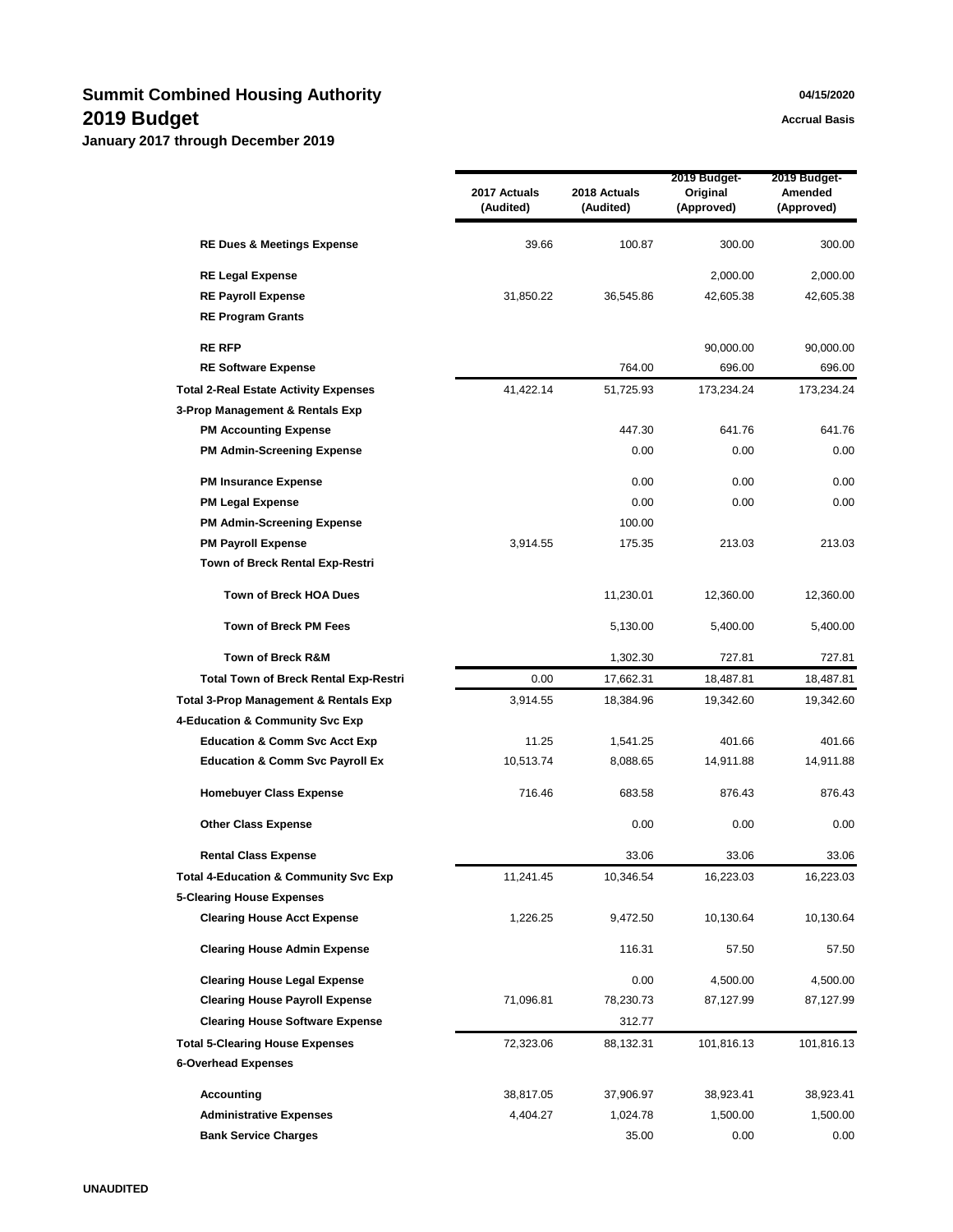## **Summit Combined Housing Authority 1996 1997 <b>1998 1997 <b>1998 1998 1998 1998 1999 1999 1999 1999 1999 1999 1999 1999 1999 1999 1999 1999 1999 1999 1999 1999 1999 1999 1999 2019 Budget Accrual Basis Accrual Basis**

|                             |                                          | 2017 Actuals<br>(Audited) | 2018 Actuals<br>(Audited) | 2019 Budget-<br>Original<br>(Approved) | 2019 Budget-<br>Amended<br>(Approved) |
|-----------------------------|------------------------------------------|---------------------------|---------------------------|----------------------------------------|---------------------------------------|
|                             | Cash (Over)/Short                        | 0.95                      |                           |                                        |                                       |
|                             | <b>Computer Internet Programs</b>        | 1,438.37                  | 358.86                    | 2,433.00                               | 2,433.00                              |
|                             | <b>Computer Software</b>                 | 110.00                    |                           | 1,500.00                               | 1,500.00                              |
|                             | <b>Computers &amp; Hardware</b>          | 15,716.37                 | 268.13                    | 250.00                                 | 250.00                                |
|                             | Copier                                   | 1,109.10                  | 2,522.04                  | 3,317.27                               | 3,317.27                              |
|                             | <b>Depreciation Expense</b>              | 2,670.00                  | 2,670.00                  | 2,670.00                               | 2,670.00                              |
|                             | Dues & Meetings                          | 899.92                    | 2,754.62                  | 6,709.00                               | 6,709.00                              |
|                             | <b>Education &amp; Training</b>          | 710.00                    | 475.00                    | 2,000.00                               | 2,000.00                              |
|                             | <b>Insurance/Bonds</b>                   | 2,956.87                  | 2,368.81                  | 2,416.19                               | 2,416.19                              |
|                             | <b>IT Services</b>                       | 765.00                    | 4,602.01                  | 4,550.40                               | 4,550.40                              |
|                             | <b>Legal Fees</b>                        |                           |                           | 500.00                                 | 500.00                                |
|                             | <b>Marketing Payroll Expense</b>         | 8,323.70                  | 33,918.78                 | 40,475.11                              | 40,475.11                             |
|                             | <b>Miscellaneous</b>                     |                           |                           |                                        |                                       |
|                             | <b>Office Maintenance</b>                | 3,934.00                  | 2,624.00                  | 2,340.00                               | 2,340.00                              |
|                             | <b>Office Operating Supplies</b>         | 1,882.46                  | 1,560.75                  | 2,114.71                               | 2,114.71                              |
|                             | <b>Office Remodel</b>                    |                           |                           | 60,000.00                              | 60,000.00                             |
|                             | <b>Overhead Payroll Expense</b>          | 126,563.29                | 173,145.57                | 187,463.65                             | 187,463.65                            |
|                             | Overhead Payroll Expense-Unallo          | 14,181.67                 | 1,422.25                  | 0.00                                   | 0.00                                  |
|                             | Postage & Freight                        | 416.70                    | 389.50                    | 582.00                                 | 582.00                                |
|                             | Rent                                     | 16,065.00                 | 16,386.36                 | 16,386.36                              | 16,386.36                             |
|                             | <b>Research/Surveys</b>                  |                           |                           | 135,000.00                             | 135,000.00                            |
|                             | <b>SCHA Marketing</b>                    | 14.00                     |                           | 500.00                                 | 500.00                                |
|                             | <b>Telephone &amp; Internet</b>          | 6,226.84                  | 2,756.43                  | 2,601.45                               | 2,601.45                              |
|                             | <b>Travel-Transportation</b>             | 1,562.12                  | 1,289.27                  | 1,037.79                               | 1,037.79                              |
|                             | <b>Vehicle Maintenance</b>               |                           |                           |                                        |                                       |
|                             | <b>Total 6-Overhead Expenses</b>         | 248,767.68                | 288,479.13                | 515,270.34                             | 515,270.34                            |
|                             | <b>Total Expense</b>                     | 430,317.71                | 503,779.97                | 867,658.74                             | 867,658.74                            |
| <b>Net Ordinary Income</b>  |                                          | -233,937.65               | $-285,545.20$             | $-151,321.24$                          | -151,321.24                           |
| <b>Other Income/Expense</b> |                                          |                           |                           |                                        |                                       |
| Other Income                |                                          |                           |                           |                                        |                                       |
|                             | Sales & Use Tax Revenue-0.125%           | 1,642,535.31              | 1,797,655.18              | 1,797,629.46                           | 2,036,430.44                          |
|                             | Sales Tax Revenue-0.6%                   | 7,736,456.56              | 8,395,476.17              | 8,494,637.77                           | 9,596,559.75                          |
| <b>Total Other Income</b>   |                                          | 9,378,991.87              | 10, 193, 131. 35          | 10,292,267.23                          | 11,632,990.19                         |
| <b>Other Expense</b>        |                                          |                           |                           |                                        |                                       |
|                             | <b>Sales &amp; Use Tax Distributions</b> | 9,083,562.04              | 9,872,563.97              | 9,969,518.06                           | 11,284,471.01                         |
|                             | Sales & Use Tax Fees                     | 68,177.97                 | 68,064.67                 | 66,496.45                              | 70,624.13                             |
| <b>Total Other Expense</b>  |                                          | 9,151,740.01              | 9,940,628.64              | 10,036,014.51                          | 11,355,095.14                         |
| Net Other Income            |                                          | 227,251.86                | 252,502.71                | 256,252.72                             | 277,895.05                            |